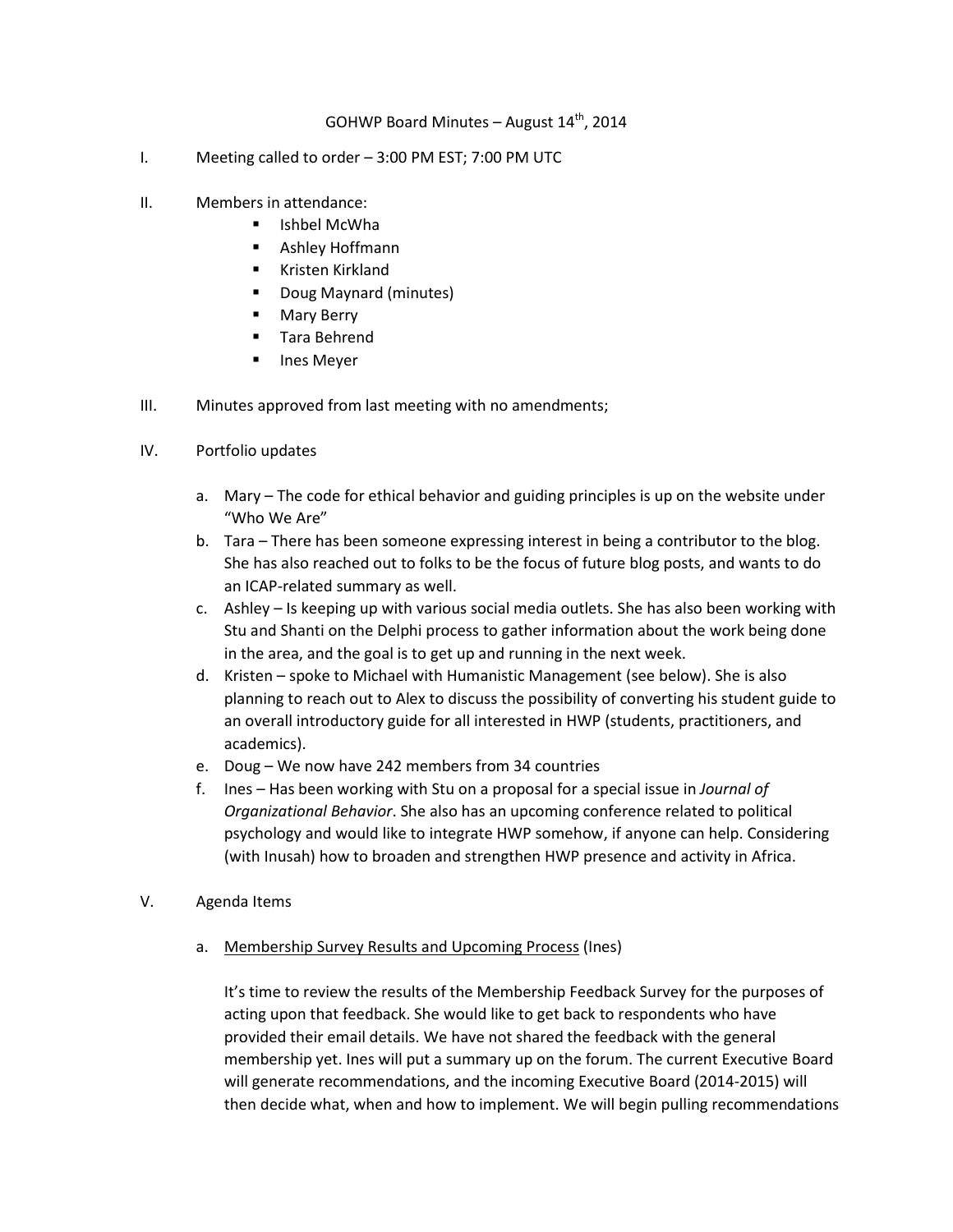together using a Google Doc.

## b. AOM Humanistic Management Group (Kristen)

Kristen has been talking to folks from this organization, which is very much aligned with our own goals and values (focus upon all stakeholders and a less economic and more humanistic focus). They have resources such as a conference (next one coming up in Germany in October) a book series and a journal, and a humanistic management free 1 hour course. They are interested in collaborating with us. Kristen offered to keep talking to them to learn about who they are and how they got where they currently are (e.g., how they established a journal). We need to consider if and how we want to align with them, and relatedly who else we might want to align with.

c. Elections (Ishbel/Ashley)

Ashley has worked with Ishbel on the timeline for the upcoming elections:

- 8/18 post forum message regarding the upcoming process
- 8/25 nominations open
- $\bullet$  9/1 reminder about nominations
- $\bullet$  9/8 nominations close
- $\bullet$  9/8 9/26 verify nominations and get nominee bios
- $\bullet$  10/1 to 10/14 voting open
- $\bullet$  10/14 to 10/21 finalize results
- 10/21 announcement of results
- $\bullet$  11/1 new term begins

There is a perception among folks considering standing for positions that it is either too much work or that they're not qualified for it. Tara will work with Kristen on a blog posting to help dispel these notions.

d. Update on SIOP volunteer activity (Tara)

Katina Sawyer (Villanova Univ.) is involved in HWP-related projects, and she and Tara have been considering a SIOP volunteer activity. Do we want to be involved in a proposal to SIOP to engage in a volunteer project related to providing career/jobseeking guidance? The board decided to proceed with our involvement here.

e. Update: Invited APA session (Tara)

There was an invited symposium focusing on HWP at APA last week and it went very well.